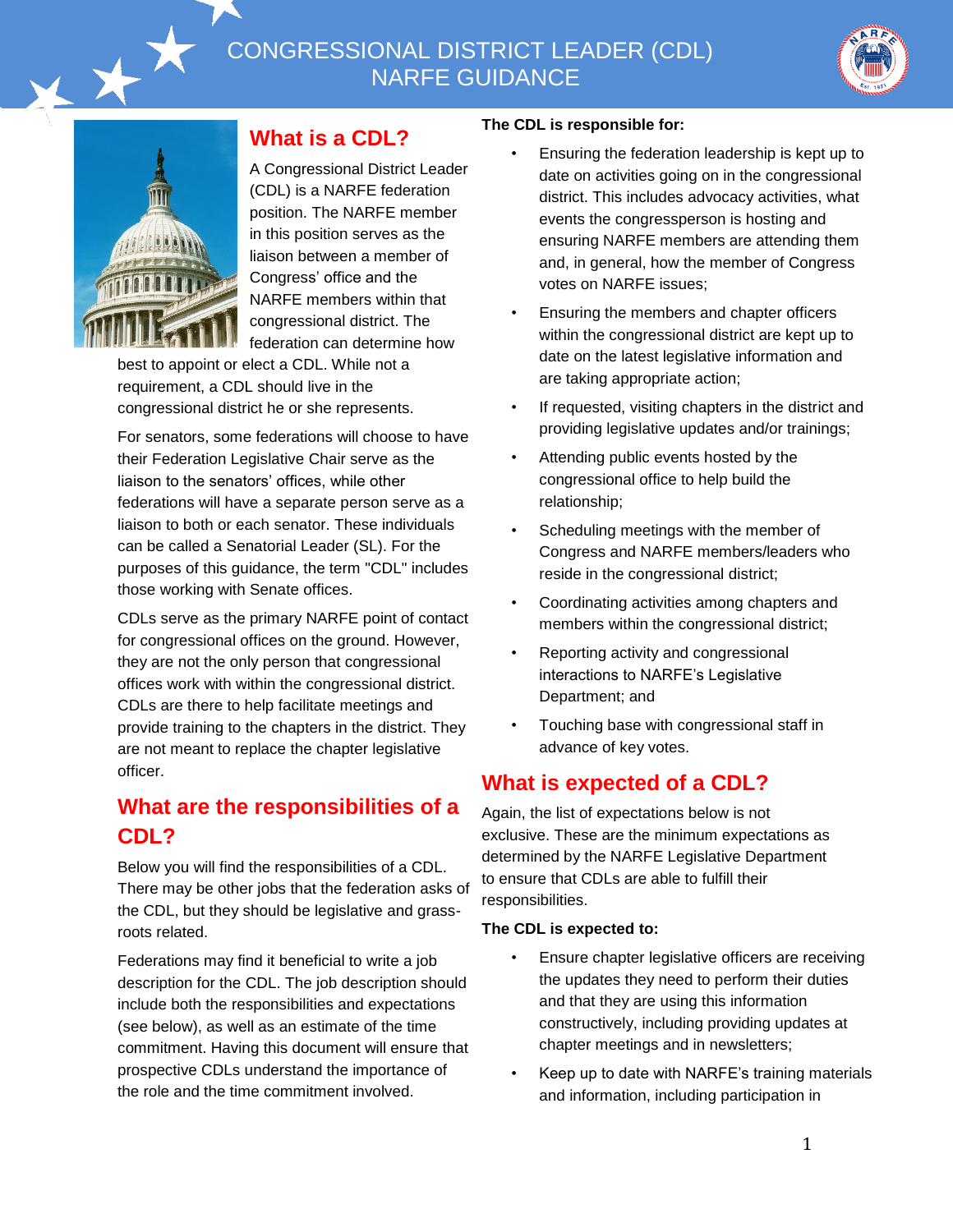



monthly webinars;

- Keep up to date with NARFE's policy positions on issues before Congress, as well as demographic information for the district or state;
- Have an email address and check email regularly;
- Be familiar with legislative websites and resources, as well as the resources available on NARFE's website and the Legislation page; and
- Be aware of statements made by members of Congress on NARFE issues.

## **If a CDL is a federation position, what about chapters and their congressional outreach?**

Every chapter should have a person responsible for receiving and providing legislative information. This person should update chapter members on legislative activity and should encourage member participation in grass-roots activity.

The CDL works with the Chapter Legislative Chair to assist in coordinating activities among chapters within a congressional district. The CDL works to avoid duplicating efforts by several chapters. For example: A congressional district has five chapters in the district, and the member's office will only meet with NARFE once a year. The CDL will work with the five chapters to make sure that all are represented at the meeting. This way, if Chapter 1234 requests and gets a meeting, and then Chapter 5678 makes a request and is denied, Chapter 5678 is still participating in a meeting. Similarly, the chapters should work together when inviting a member of Congress to speak at a chapter meeting or event. This coordination will allow the member of Congress to speak to a larger audience, and the chapters are not competing with one another.

The CDL is meant to streamline NARFE's grassroots efforts and lead to working more efficiently and professionally with congressional offices.

Having a CDL does not mean that chapter legislative officers do not work to build a relationship with the congressional office, it just means that there is a designated person to help facilitate the work being done in the district.

## **What is the relationship between the CDL and the Federation Legislative Chair?**

The Federation Legislative Chair is responsible for establishing the federation's field plan and grassroots goals. The CDL works with the Federation Legislative Chair to make sure that the work of the federation is accomplished at the local level and that chapter leaders have the tools and resources they need to accomplish legislative and grass-roots work. The Federation Legislative Chair needs to ensure that CDLs have the resources and information they need to accomplish their responsibilities.

Some federations have area or district vice presidents who work with chapters on a variety of tasks. These area/district vice presidents can work with CDLs, but because of the time and work commitment a CDL is asked to give, and depending on other duties, we do not recommend combining the area/district vice president with the CDL job functions.

#### **Can my CDL also be the Federation Legislative Chair?**

Some federations will ask their Federation Legislative Chair to serve as the Senatorial Leader (SL) but the Federation Legislative Chair also can serve as a CDL, especially if he or she resides in a single-district state. The Federation Legislative Chair should not be the primary contact for the representative and two senators if you reside in a single-district state; it may be too time-consuming.

## **Do I have to call the position a CDL?**

While CDL is common among advocacy groups, you do not have to use that title. Some federations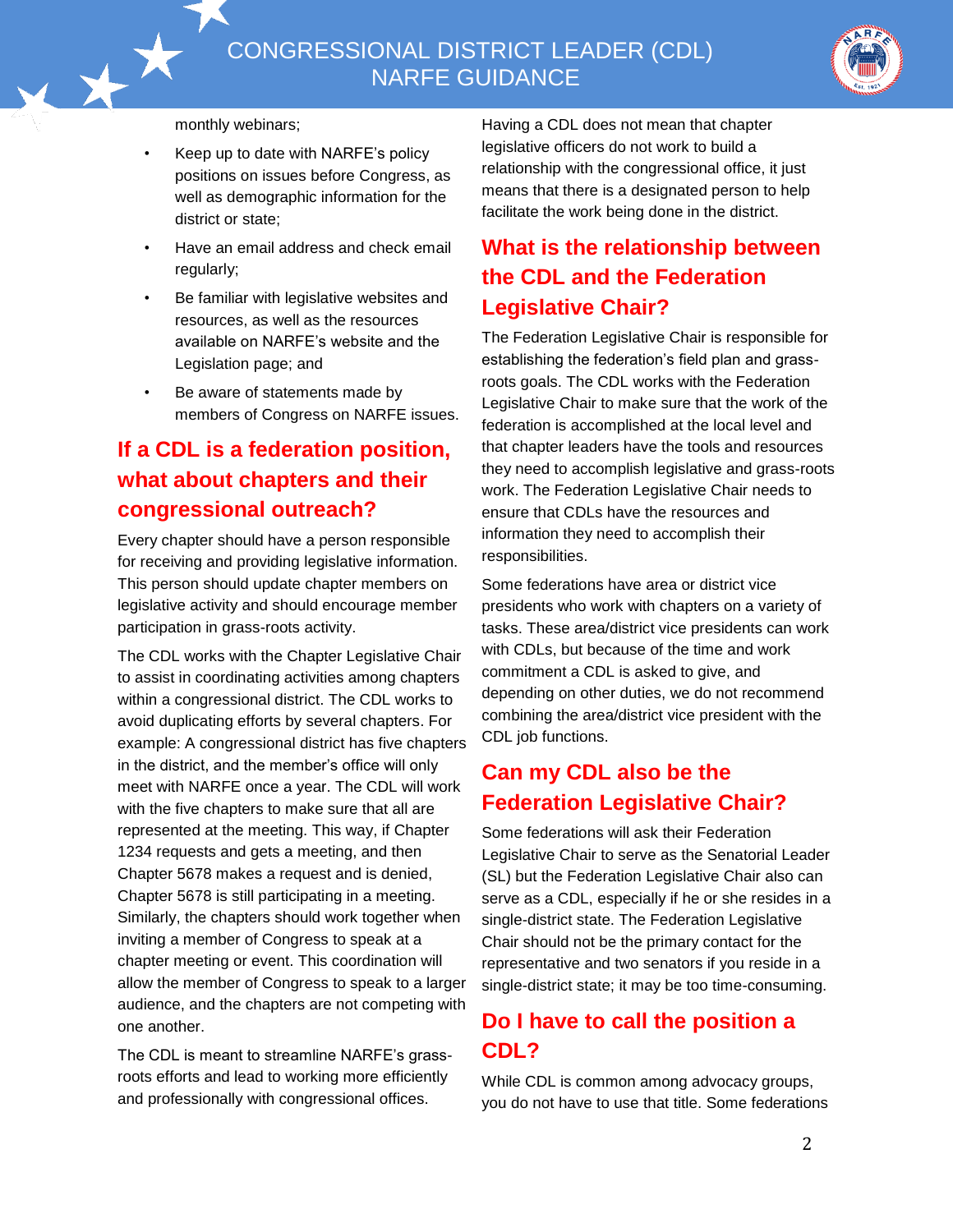CONGRESSIONAL DISTRICT LEADER (CDL) NARFE GUIDANCE



use CDL to stand for Congressional District Liaison. Other federations have area or district vice presidents whose sole function is to operate like a CDL. In that case, the federation does not have to change the title.

However, considering the work and time commitment a CDL is asked to give, there should be no other responsibilities assigned to the position except for congressional outreach and its related work.

NARFE's Legislative Department is using "Congressional District Leader" because it is the term used most often within advocacy groups, and it's already common to some NARFE leaders. It was also used by the Future of NARFE Committee and the Strategic Planning Committee. Many federations began to look at adopting the CDL structure as a result of the Strategic Plan, and we are simply using the most common term.

### **When selecting CDLs, what should I look for in an individual?**

The CDL is not only a liaison within NARFE but also the public face of the Association to members of Congress and their staff. Because of this, selection is very important and below are some considerations you may want to keep in mind when selecting CDLs.

A key role of the CDL is to help build and maintain a relationship between the congressional office and NARFE members in the district. While the title reflects the congressional district, when selecting the CDL, it may be more about the relationship with the office. This might require changing CDLs depending on who is elected to represent the district in Congress. In general, consider selecting:

- A personable individual who can communicate NARFE's policy positions accurately, effectively and politely.
- Someone who can be nonpartisan. NARFE is a nonpartisan organization. It is important that the CD L remain nonpartisan in conversations with members of Congress. This does not mean that the person cannot be involved in

partisan politics on his or her own time, but how the person will communicate and relate with the elected official should be taken into account. A Democrat can work well with a Republican elected official, and vice versa, as long as partisanship can be left at the door.

Similarly, we suggest selecting someone who has an existing positive working relationship with the elected official and/or the office, or no previous working relationship. It is not advisable to select someone to represent NARFE who has a negative previous working relationship with an office.

- A person who has an interest in and basic knowledge of legislation, Capitol Hill and politics.
- A person who can advocate for and against the policy positions that NARFE's members have voted to support or oppose as part of NARFE's legislative program. It is not effective to have a CDL who expresses an opinion different than the one NARFE's Legislative staff presents during meetings on Capitol Hill. Additionally, it is important that the CDL stay focused on NARFE's issues and not discuss policy issues that NARFE has not taken a position on.
- Somebody who can work with all of the chapter legislative officers in the congressional district. This may require some travel.
- A person who has an email address and checks email regularly.
- Ideally, a person who lives in the congressional district he or she represents.

It is important that CDLs do not use their NARFE role to advance their personal legislative or political agendas. CDLs must stay on message with NARFE's legislative goals and priorities. CDLs must not bring up their personal agenda or the agenda of other groups that they are involved with when they are working on NARFE's behalf. At times, this will mean wearing two or more hats, but the distinction is important.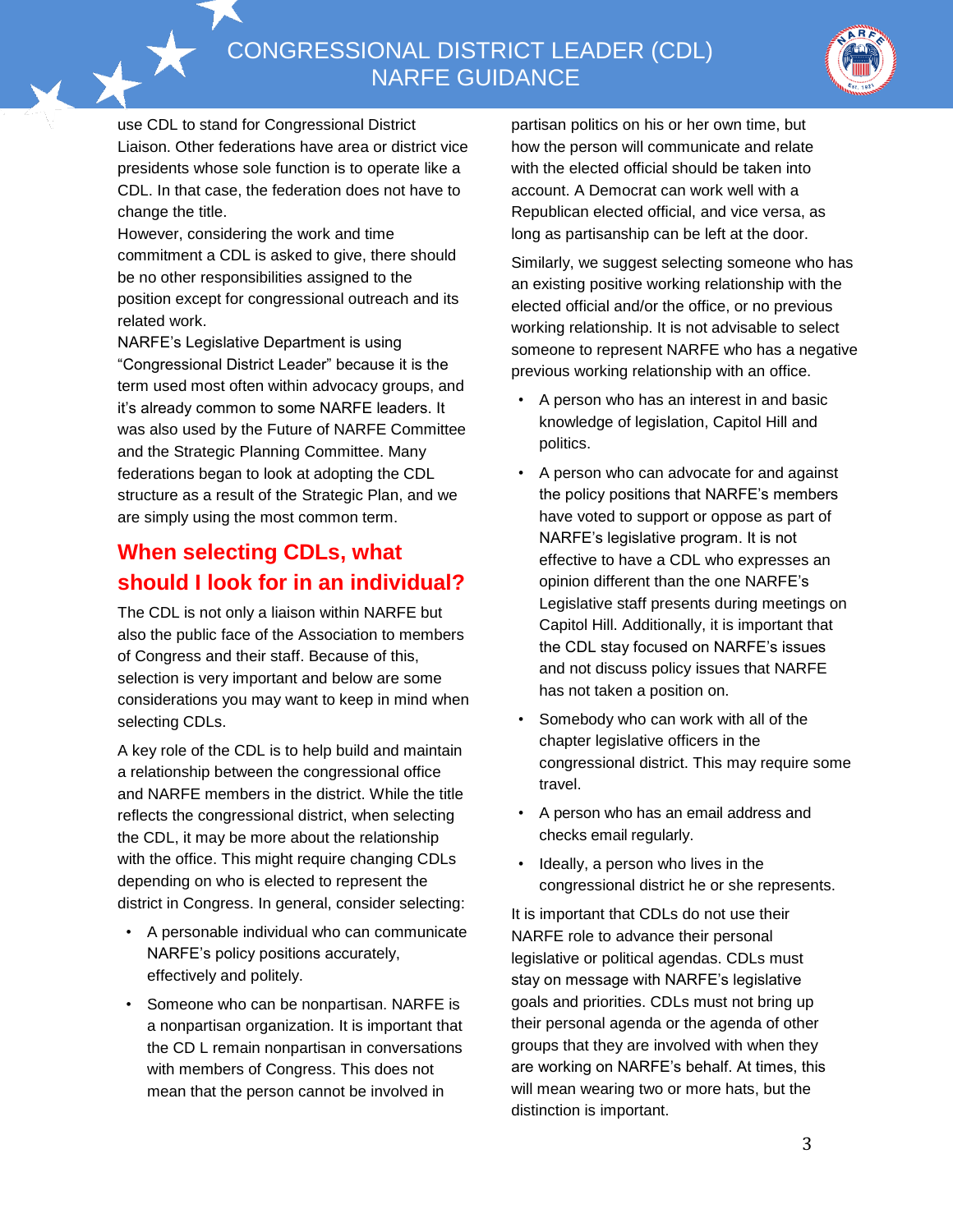CONGRESSIONAL DISTRICT LEADER (CDL) NARFE GUIDANCE



## **I have an enthusiastic volunteer who is not suited to be a CDL and meet with legislators. What should I do?**

Work to find a role for this individual, even if it is not as a CDL. Try to utilize the volunteer's strengths and direct the interest in advocacy into a productive use. No relationship with a congressional office is better than a bad one. Do not appoint someone a CDL just because you need to fill a slot and you have a volunteer.

If you live in a large geographic area, you can have two CDLs for the district but make one the primary person with the member of Congress while the other provides training and resources to the local members. Work toward people's strengths.

## **Does the CDL have to reside in his or her assigned congressional district?**

While it is highly recommended that CDLs be constituents of the members of Congress to whom they are assigned, we know that there are circumstances that may prevent this. For example, if an individual has developed a strong relationship with the member of Congress and is then redistricted out of the congressional district, it makes sense for him/her to continue as the CDL for that office because of the relationship.

Some congressional offices will not meet with individuals who are not constituents. If you are a CDL in that circumstance, tell the office that you represent constituents and hold a statewide title. Often times, the office will drop their objection at this point. If the office does not, then the CDL will have to reside in the district, and you will have to select a different CDL.

## **My state only has one representative. Does that change the work of the CDL?**

In this case, the CDL will be like a Senatorial

Leader (SL). But the responsibilities and job functions do not change for the CDL, regardless of how many districts are in your state.

# **My state has geographically large districts that would be difficult for one person to cover. Can I have more than one CDL for a district?**

While we do not recommend having more than one person designated as a CDL, we do recognize that it can be a necessity for some federations. If that situation arises, we make two suggestions:

1. Designate one person as the primary CDL who helps coordinate all of the activity. The CDL's purpose is to streamline the work, so it does not ultimately become decentralized in the effort to centralize.

2. Make sure the multiple CDLs have clear and distinct job functions. Perhaps one of the individuals is better at meeting with congressional offices while the other is better at working with the chapters. Clearly define their duties and lines of communication.

While CDLs are the primary face of NARFE to a congressional office, they should not be the only face. If the concern with broad geographic territory is that one person cannot attend all of the public events hosted by a member of Congress, then have the CDL designate strong grass-roots leaders at the chapter level who can attend those town hall events. The CDL would still attend meetings and coordinate the other activities in the district. This will also help build the bench, so to speak, for when a new CDL may be needed.

#### **Can a CDL cover more than one district?**

We do not recommend having one person cover more than one congressional district, but we do recognize that it can be necessary at times. For example, if you are having a problem getting people to fill all of the CDL positions, it might be a temporary fix to have somebody fill an extra